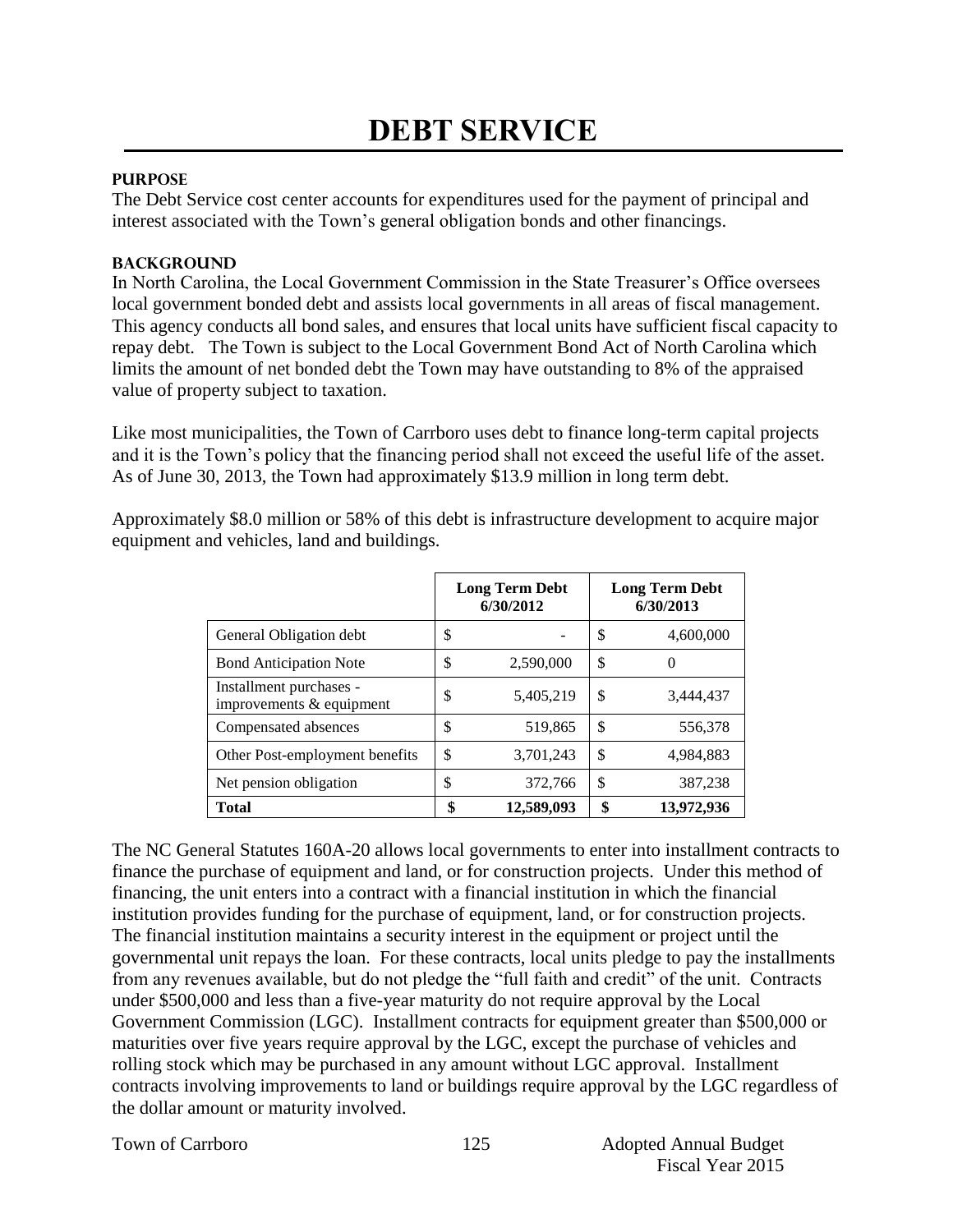In January 2013 the Town issued \$4.6 million of general obligation bonds for construction of sidewalks and greenways. These general obligation bonds were authorized by the voters in November 2003. The Town began construction of projects in FY 2005-06 by issuing a series of bond anticipation notes requiring only interest payments until the issuance of the general obligation bonds in January 2013. General obligation bonds are collateralized by the full faith, credit, and taxing power of the Town and generally allow for longer term loan terms than other types of financing (up to 20 years) and require a lower interest rate than other types of financing.

Other long term debt noted above includes reserves for compensated absences which is the amount the Town owes for future payments for employee vacation. Net pension obligations represent the annual required contribution for retirement benefit to law enforcement officers.

### **Current AND FUTURE Debt**

The Town does not anticipate acquiring any additional major debt in the next three to five years, except for installment financing for vehicles and equipment.

## **BUDGET summary DEBT SERVICE - DEPARTMENTAL TOTAL**

|                       | 2012-13                  | 2013-14        | 2014-15        | % CHANGE      |
|-----------------------|--------------------------|----------------|----------------|---------------|
|                       | <b>ACTUAL</b>            | <b>ADOPTED</b> | <b>ADOPTED</b> | <b>CHANGE</b> |
|                       |                          | <b>BUDGET</b>  | <b>BUDGET</b>  | $\mathbf 0$   |
|                       |                          |                |                |               |
| <b>SUMMARY</b>        |                          |                |                |               |
|                       |                          |                |                |               |
| <b>PERSONNEL</b>      | $\overline{\phantom{0}}$ |                |                | $0\%$         |
| <b>OPERATIONS</b>     | 1,183,031                | 1,353,143      | 1,214,891      | $-10%$        |
| <b>CAPITAL OUTLAY</b> |                          |                |                | $0\%$         |
|                       |                          |                |                |               |
| <b>TOTAL</b>          | 1,183,031                | 1,353,143      | 1,214,891      | $-10%$        |

### **Changes in budget from prior year adopted budget**

Debt Service costs decreased slightly due to retiring some of the debt.

| Project                                     | <b>Issue S</b> | <b>Principal</b> |         | Interest |         | <b>Total</b> |
|---------------------------------------------|----------------|------------------|---------|----------|---------|--------------|
| <b>ISIDEWALKS &amp; GREENSWAYS GO BONDS</b> | \$4,600,000    |                  | 250,000 | -S       | 100,000 | \$350,000    |
| <b>TOTAL GENERAL OBLIGATION BONDS</b>       |                |                  | 250,000 |          | 100,000 | \$350,000    |
|                                             |                |                  |         |          |         |              |
| <b>FIRE SUBSTATION</b>                      | \$3,250,000    |                  | 216,667 |          | 90.388  | \$307,055    |
| <b>TOTAL LONG-TERM INSTALLMENT DEBT</b>     |                |                  | 216,667 |          | 90.388  | \$307,055    |